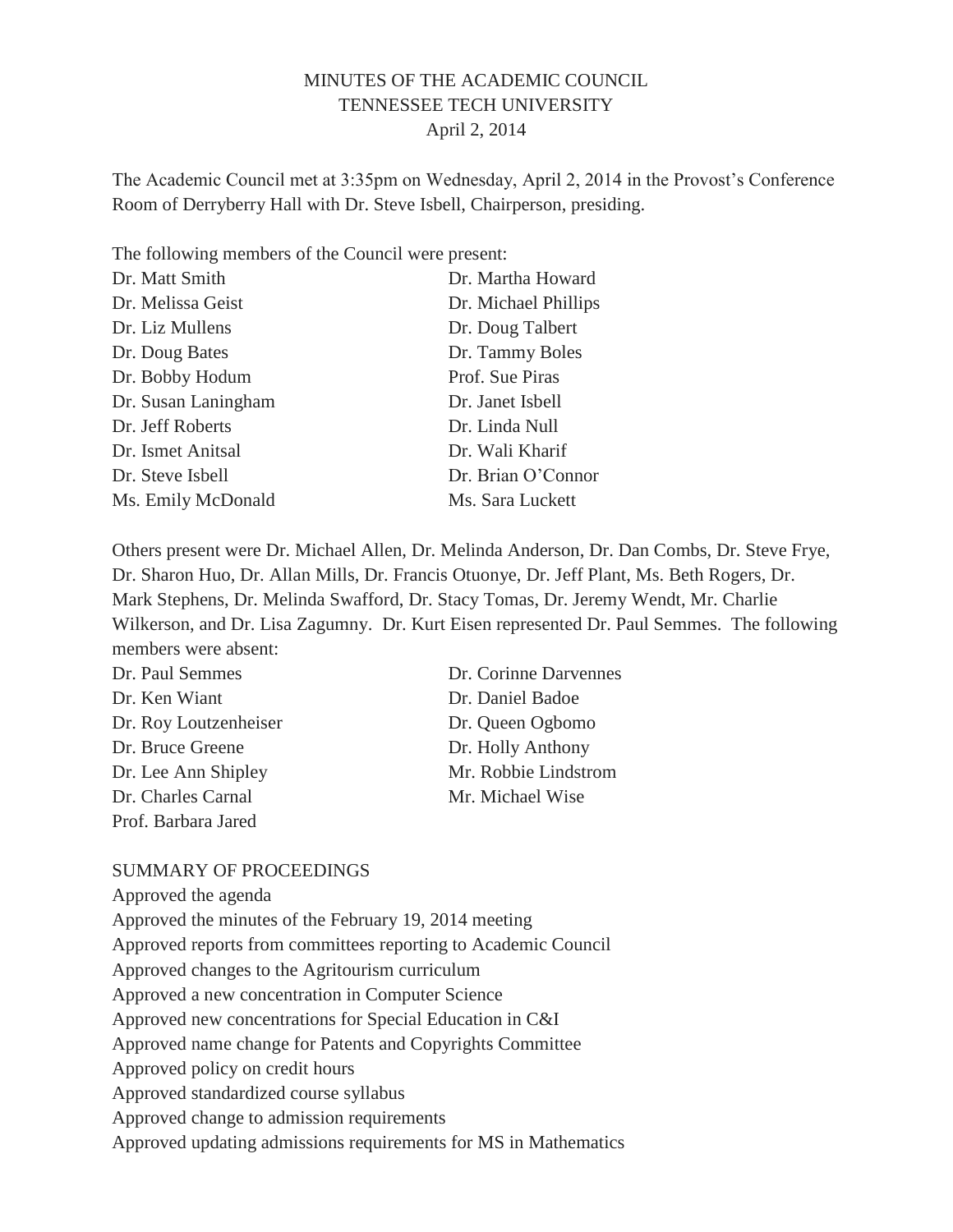Approved waiver of TOEFL/IELTS requirements for ELS language center students Approved new concentration in Library Science in C&I EdS program Approved new concentration in STEM Education in C&I MA and EdS program Approved new concentration in Health Care Administration for MPS program Elected chairperson or 2014-15

#### PROCEEDINGS

Approval of Agenda Dr. Talbert MOVED approval of the agenda and Dr. Matt Smith SECONDED. The agenda was APPROVED unanimously.

#### Approval of the Minutes of the February 19, 2014 Meeting

Dr. Janet Isbell MOVED approval of the minutes and Dr. Talbert SECONDED. The minutes were APPROVED unanimously.

Approval of Reports for Committees Reporting to Academic Council Dr. Hodum MOVED approval of the reports as a whole and Dr. Kharif SECONDED. The reports were APPROVED unanimously.

## Approval of Proposal for Changes to the Agritourism Curriculum

Dr. Tomas stated that the changes to update and improve upon the Agritourism curriculum is to make it more relevant to industry needs and to enhance the student learning experience. Dr. Mullens MOVED approval and Dr. Anitsal SECONDED. The proposal was APPROVED unanimously.

## Approval of Proposal for a New Concentration in Computer Science

Dr. Talbert explained the new concentration is Information Assurance and CyberSecurity for the Bachelor's studies in Computer Science. The new concentration is to provide a career path for TTU students to obtain a Bachelor's degree in Computer Science with Information Assurance and CyberSecurity (IAC) concentration. The IAC concentration will directly contribute to regional and national cybersecurity workforce development. Dr. Talbert MOVED approval and Dr. Roberts SECONDED. The proposal was APPROVED unanimously.

## Approval of Proposal for a New Concentration for Special Education in C&I

Dr. Wendt explained that the current Special Education program has two concentrations. Due to state licensure changes, including the deletion of the current SPED, they have created five new concentrations to replace the SPED – modified program to match the new state licensure changes. Dr. Smith MOVED approval and Dr. Mullens SECONDED. The proposal was APPROVED unanimously.

## Approval of Name Change for the Patents and Copyrights Committee

Dr. Otuonye (in the absence of Dr. Wiant) explained at the November 2013 meeting the committee on Patents and Copyrights voted to change the committee name to Intellectual Property Advisory Committee. The name change is more descriptive of the scope of the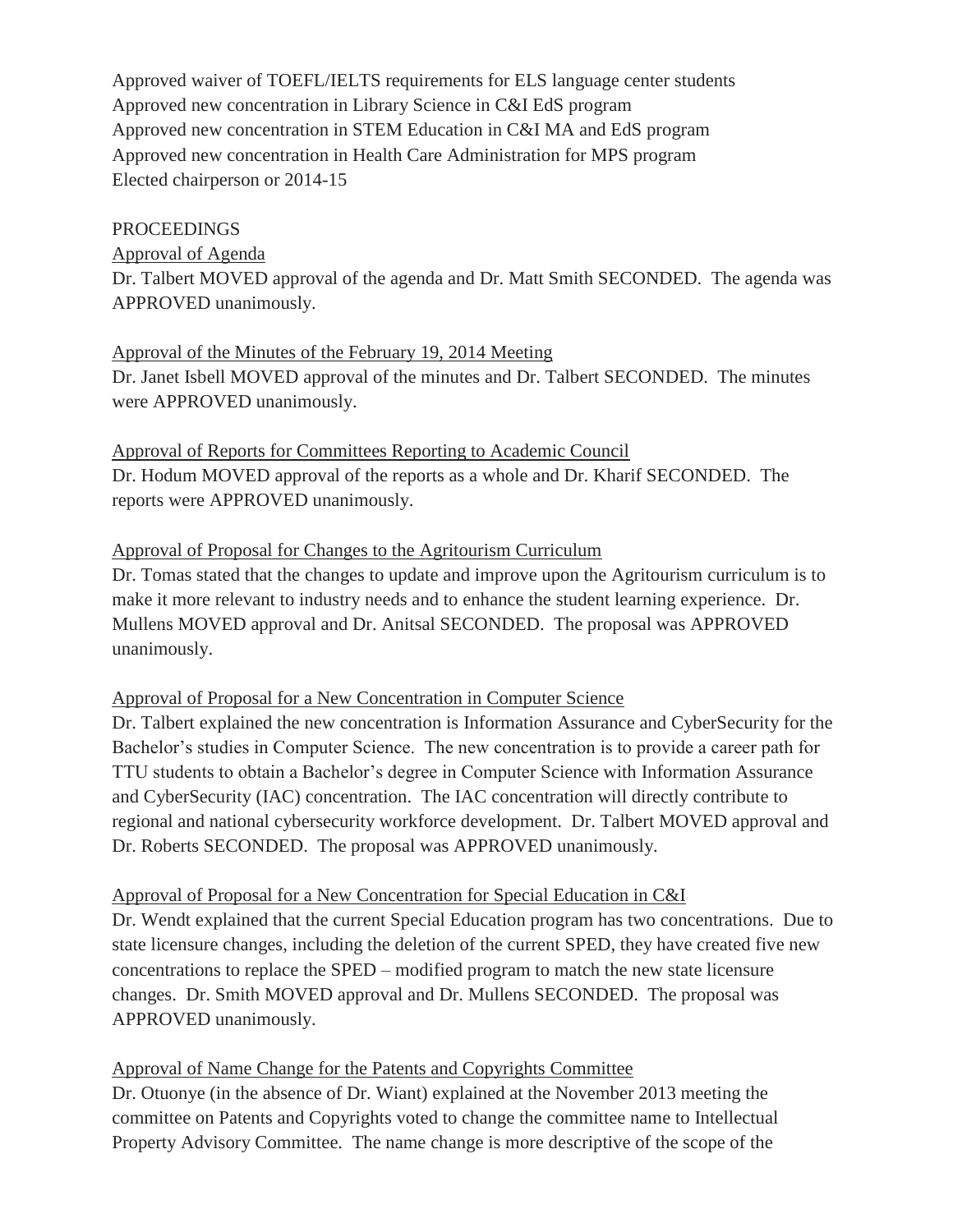committee, which is broader than only patents and copyrights issues. The name change is also more consistent with TBR language outlining the functions of this committee. Dr. Anitsal MOVED approval of the name change and Dr. Talbert SECONDED. The change was APPROVED unanimously.

## Approval of Policy on Credit Hours

Dr. Huo explained that the purpose of this policy is to support Tennessee Tech's compliance with the federal regulations and SACS-COS expectations regarding credits. This regulation applies to all courses at all levels that award academic credit (i.e. any course that appears on an official transcript issued by the university). Dr. Mullens MOVED approval and Dr. Kharif SECONDED. The policy was APPROVED unanimously.

# Approval of Standardized Course Syllabus

Dr. Huo stated that the University needs a standardized course syllabus so is it clearly stated for each course. This was presented at Deans' Council and there is a template departments can use. Dr. Anitsal MOVED approval and Dr. Mullens SECONDED. After much discussion and explanation on how a standardized course syllabus would help students and faculty as well as our accreditation information, it was APPROVED unanimously.

# Approval of Change to the Freshman Admission Requirements

Dr. Hodum explained that the purpose of this change is to better align the admission requirements for new freshmen at TTU to the requirements and expectations of academic preparation at TTU. The change would raise minimum high school GPA requirements three times from 2014 to 2018. Dr. Hodum MOVED approval and Dr. Talbert SECONDED. After some discussion, the change was APPROVED unanimously.

Approval of Proposal to Update Admission Requirements for MS in Mathematics Dr. Mills explained the departmental admission requirements for students to be admitted into the graduate Mathematics program and requested and update to the current requirements. Dr. Talbert MOVED approval and Dr. Kharif SECONDED. The proposal was APPROVED unanimously.

Proposal to Waive TOEFL/IELTS Requirements for ELS Language Center Students Mr. Charlie Wilkerson stated that ELS Language is a global company with Intensive ESL Language programs in almost all 50 states and over 20 other countries. At present, over 650 universities waive the TOEFL/IELTS requirement for students who complete the appropriate level ELS Language Centers. Dr. Null MOVED approval and Dr. Anitsal SECONDED. The proposal was APPROVED unanimously.

# Proposal for a New Concentration in Library Science in the C&I EdS Program Dr. Wendt explained that in order to be a school librarian in a K-12 school setting, the State of Tennessee requires licensed educators to have at least a master's degree and the library science endorsement. In adding this concentration at the EdS level, those already holding a master's

degree in another subject area may more smoothly attain the library endorsement needed while